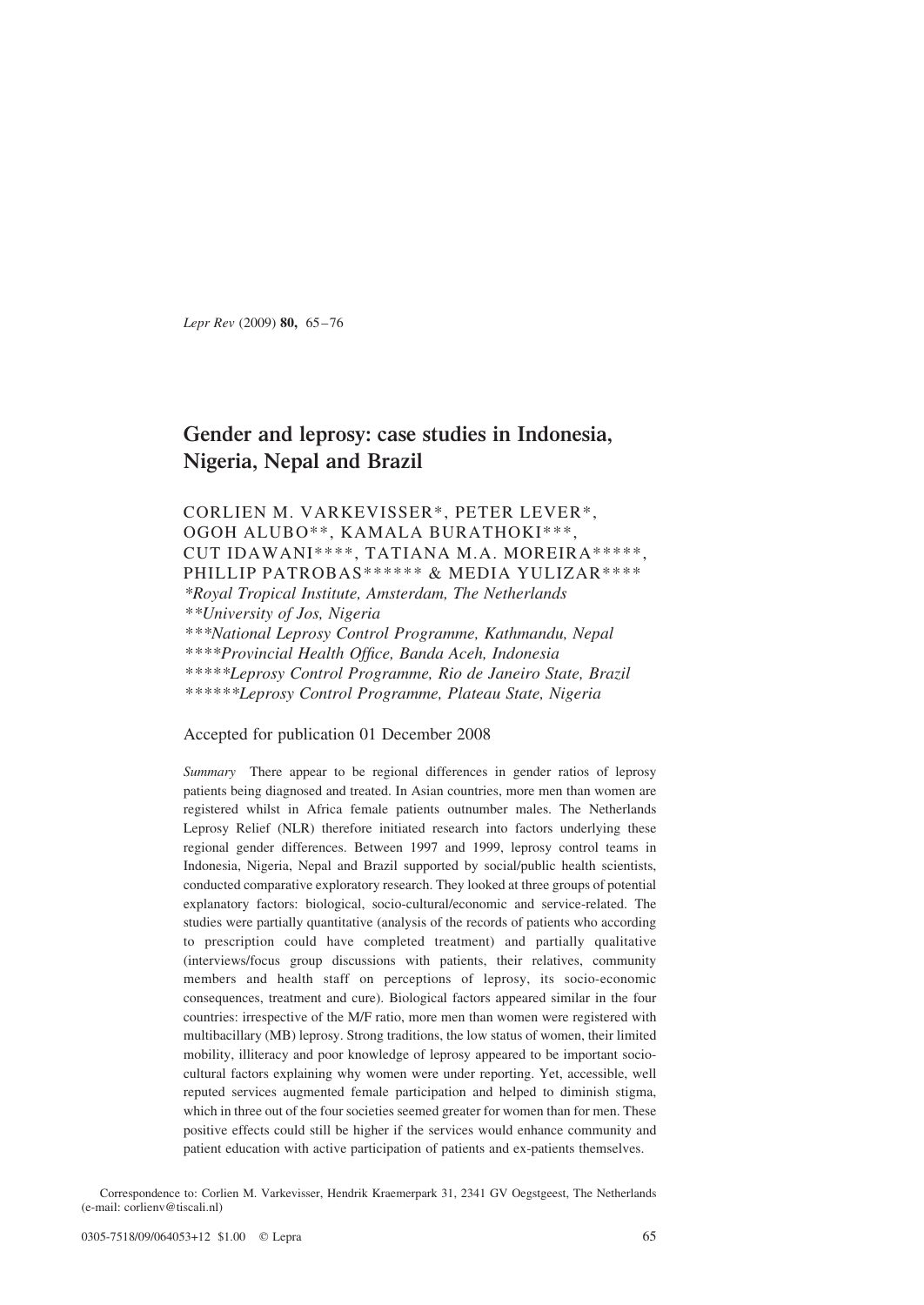#### Introduction

During the 1990s leprosy services were intensified in a WHO stimulated effort to decrease the prevalence of leprosy. They paid a lot of attention to hidden groups in remote areas which had hitherto been underserved. As the reporting of women for leprosy treatment lags behind that of men in many parts of the world, the Netherlands Leprosy Relief (NLR), supported by the Health Department of the Royal Tropical Institute (KIT), Amsterdam, researched factors influencing female patient engagement with leprosy services. The researchers distinguished biological, socio-cultural/economic and service factors.

The research focussed on two areas in Asia where female attendance had hitherto been low: Indonesia and Nepal. Comparative research was conducted in countries where females used the services equally well or better than males: Nigeria, and parts of Brazil. In all four countries the prevalence of leprosy was above 1/10 000 at the onset of the study.

In Indonesia we concentrated on clinics in Aceh Province, in Nigeria on Plateau State, in Brazil on Rio de Janeiro (RJ) State, and in Nepal on the Eastern and Far Western Development Regions (EDR and FWDR). The clinics in Rio de Janeiro State were mainly urban, the others rural. In each research area a public health physician responsible for leprosy control carried out the study, if possible together with a local social scientist or a public health person experienced in research. An anthropologist and a physician (both MPH) from the Royal Tropical Institute in Amsterdam supported the studies.

The fieldwork was conducted between 1997 and 1999 and resulted in four booklets published between 2002 and 2004. $1-4$  The key findings are presented here.

# Material and Methods

We used a comparative exploratory study design with a similar methodology and comparable tools in each country. We started with a literature search, including obtaining national leprosy statistics and relevant reports. The field study comprised a quantitative and a qualitative part. The quantitative part consisted of an analysis of at least 500 records of patients who could have removed from the register in 1997. Thus the cohort of patients registering in 1994 was the starting point. In Aceh and Nigeria the research team included all patients registered between January 1993 and December 1997. The Brazil and Nepal teams, which only started their study in 1998, limited themselves to the 500 patient cards, systematically sampled from the 1994 cohort (for numbers, see Annex 1). For Rio de Janeiro, State case finding statistics segregated per sex were available over the period 1981–1999, enabling us to compile the M/F ratio over the years 1993–1997 and compare it with the M/F ratios of Nigeria and Indonesia.<sup>1</sup> In Nepal the national statistics were available per region as well, but we could not use them since after 1993/94 sex was no longer segregated.

Data was retrieved from the cards on age, type of leprosy, grade of deformity and reporting for, and complying with treatment. We defined 'reporting for treatment' as going for the first time to a health facility where the diagnosis of leprosy can be made and leprosy treatment is provided. For the definition of compliance we followed the WHO guidelines as

<sup>&</sup>lt;sup>1</sup>If the figures are adjusted for sex differences in the general population, the figures in Indonesia and Nepal remain broadly the same, whereas the Plateau State figure becomes 0·92. For Nepal and Brazil we used in the table below the national statistics for the number of new male and female leprosy patients registered in the research areas in order to have a total sample like in Aceh and Nigeria.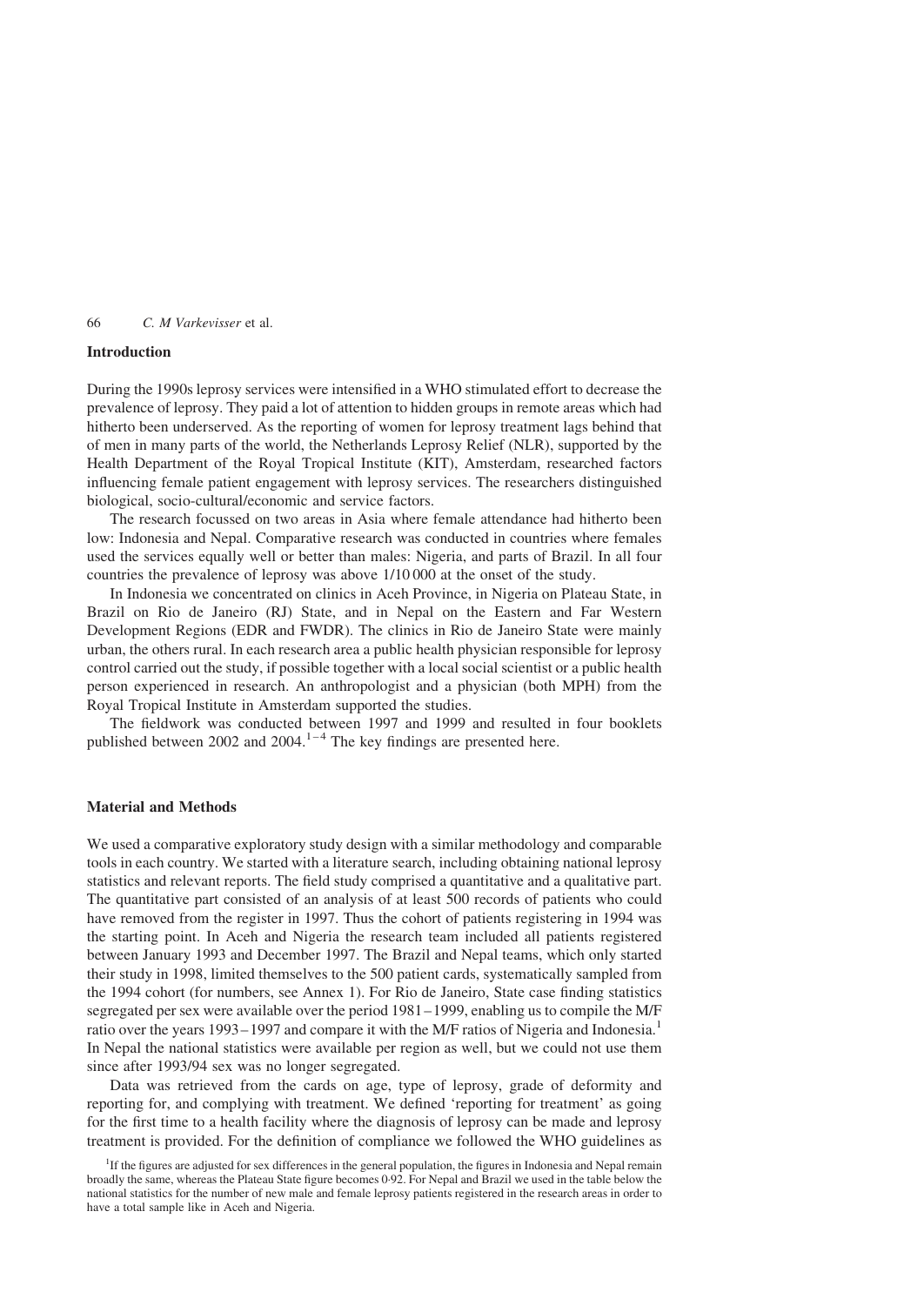reflected in the different national leprosy programmes: prescribed doses of treatment taken within  $1\frac{1}{2}$  times the prescribed time.

The exploratory qualitative part of the study comprised 443 loosely structured interviews and 81 focus group discussions (FGDs) with patients, ex-patients, their relatives and neighbours, women's groups and community leaders as well as with leprosy and general health staff (for numbers per country see Annex 1). Qualitative data covered the perceptions of all informants on leprosy and its socio-economic consequences for male and female patients; on gender differences in case finding and case holding, and on perceptions of cure. The data was collected per village, with registered patients as a point of departure. The different data sets per village therefore complemented and strengthened each other.

Gender differences were explored through analysis of age, marital status, socio-economic status of male and female patients, in particular with respect to differences in access to material and immaterial resources and in relative freedom to make choices (e.g. for treatment). We also analysed gender differences in stigma experienced. Following Goffman<sup>[5](#page-10-0)</sup> we defined stigma as an undesirable 'differentness' that disqualifies an individual from full social acceptance. We distinguished stigma at three social levels: that of blood relatives, that of spouses and in-laws, and that of the community. Five point scales were developed for each level in an attempt to measure stigma.

# **Discussion**

Before we started the study, it was acknowledged that a prevalence survey would be the best study design, but this would be far too costly and time-consuming. The comparative exploratory design chosen limited itself to registered patients. In Nepal the spreading of the research over two regions resulted in a limited number  $(240 + 390)$  of patient cards analysed per region. These cards mainly originated from the two referral centres in the regions, which covered over 80% of the registered patients. Patient cards in health- and sub-health posts were, until 2000, of doubtful quality or missing, in particular in the Far West. Unfortunately in Plateau State, Nigeria the computer was struck by lightning before analysis of the 1367 patient cards was complete.

# Results

# MALE:FEMALE RATIOS

The M/F ratios of registered patients were compared for the four study areas [\(Table 1](#page-3-0)).

In Indonesia and Nepal the M/F ratios were higher than in Nigeria and Brazil. In the FWDR in Nepal even twice as many men reported for treatment as women.

# Aceh, Indonesia

At diagnosis the 2741 males registered over 1993–1997 were more seriously affected than the 1756 females, with higher rates of MB leprosy (M 65.8% against F 59.9%,  $P \le 0.001$ ) and grade 2 deformities (M 20% against F 17%,  $P = 0.003$ ).

Several socio-cultural and economic factors influenced case-finding, according to the 66 individual interviews and 8 FGDs conducted (Annex 1). Women were quicker to notice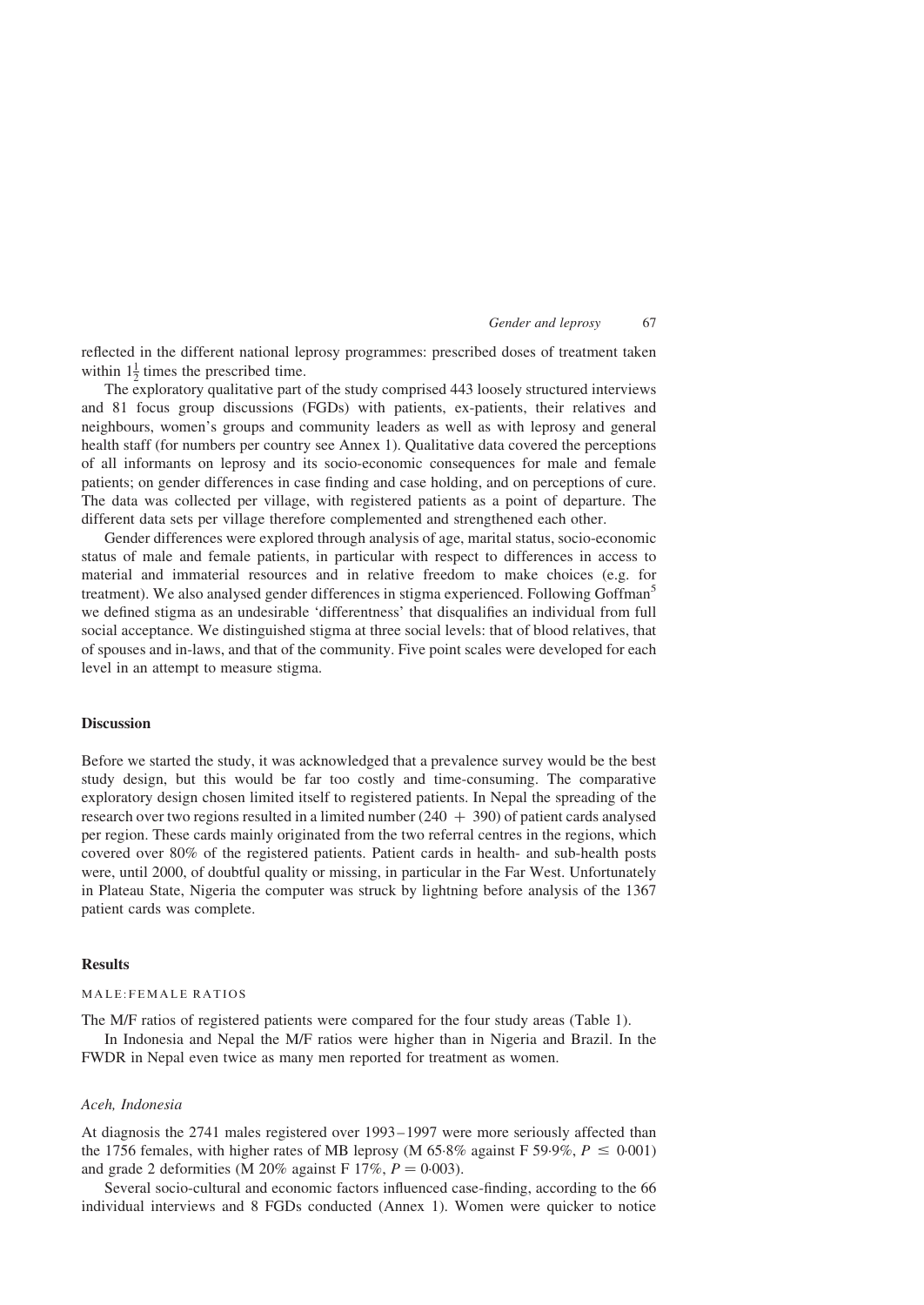<span id="page-3-0"></span>Table 1. Comparison of M/F ratios of registered leprosy patients in the four study areas

| Study areas                     | M/F ratio 1994 | M/F ratio 1993-97 |  |
|---------------------------------|----------------|-------------------|--|
| Indonesia (Aceh Province)       | 1.45           | 1.56              |  |
| Nigeria (Plateau State)         |                | 0.87              |  |
| Brazil (Rio de Janeiro State)   | 1.14           | 0.99              |  |
| Nepal (Far Western Dev. Region) |                |                   |  |
| Eastern Dev. Region             | 1,8            |                   |  |

bodily problems than men. They could independently decide where to go for treatment. Such freedom might well have been influenced by the high social status of women in Aceh where traditional matrilineal traits persist within a now Islamic society. Yet, these favourable factors were nullified by strong beliefs in traditional causes of leprosy. The wrath of God for committed sins, the curse of an angered father, disturbed djinn, the breaking of food and other taboos, all of these could trigger leprosy, according to community members and patients. Living and dead relatives were also thought to cause the disease (heredity), or a person could be infected through body fluids (such as blood, urine, genital fluids and pus). Fear of deformities, which according to the community were inevitable, incurable and extremely infectious, could lead to public avoidance of sufferers from leprosy and ultimately their expulsion from the community. If married, the healthy partner (whether male or female) was allowed a divorce, certainly when deformities appeared, but the divorce was far from always executed (two of the 10 female and four of the 15 male patients interviewed lived separated or divorced). Among first line blood relatives expulsion of someone with leprosy was rare and only occurred when the headman, as guardian of the village's health, announced its necessity. Nowadays expulsion means forced admission to a leprosy village. Only when villages had been touched by a so-called 'chase survey' (a follow-up of new patients in their village, hand in hand with health education services and a voluntary skin examination of villagers) or when a headman was otherwise enlightened about the curability of leprosy with MDT did he forward suspected leprosy cases to the nearest health centre (HC) for treatment.

The ambulant leprosy services provided by a *juru kusta* (leprosy worker) at the HC were still hardly known to the community despite having been provided since 1993. People attended Health Centres mainly for MCH preventive services. Over half of the informants (FGD included) had never gone to a HC. For health complaints including leprosy patients went to the highly respected *dukun* (traditional healer), often several sequentially, or to the mantri, a private practitioner (nurse or other health worker) who can be found in almost every village. If lucky a leprosy patient contacted a dukun who admitted that the disease was 'too much' for him or met with a *mantri* who had been trained in leprosy, or who knew the *juru* kusta's work and referred the patient to the HC. Patient delay was on average 4·5 years. Once diagnosed and cared for by the *juru kusta*, 90% of the patients took treatment regularly. (Aceh booklet:48).

#### Plateau State, Nigeria

Here men were more seriously affected by leprosy than females too. Of the 613 male patients, 85% had MB leprosy against 78.5% of the 684 females ( $P = 0.002$ ), and 23% of the male patients had grade 2 deformities against 15.9% of the female patients ( $P < 0.001$ ).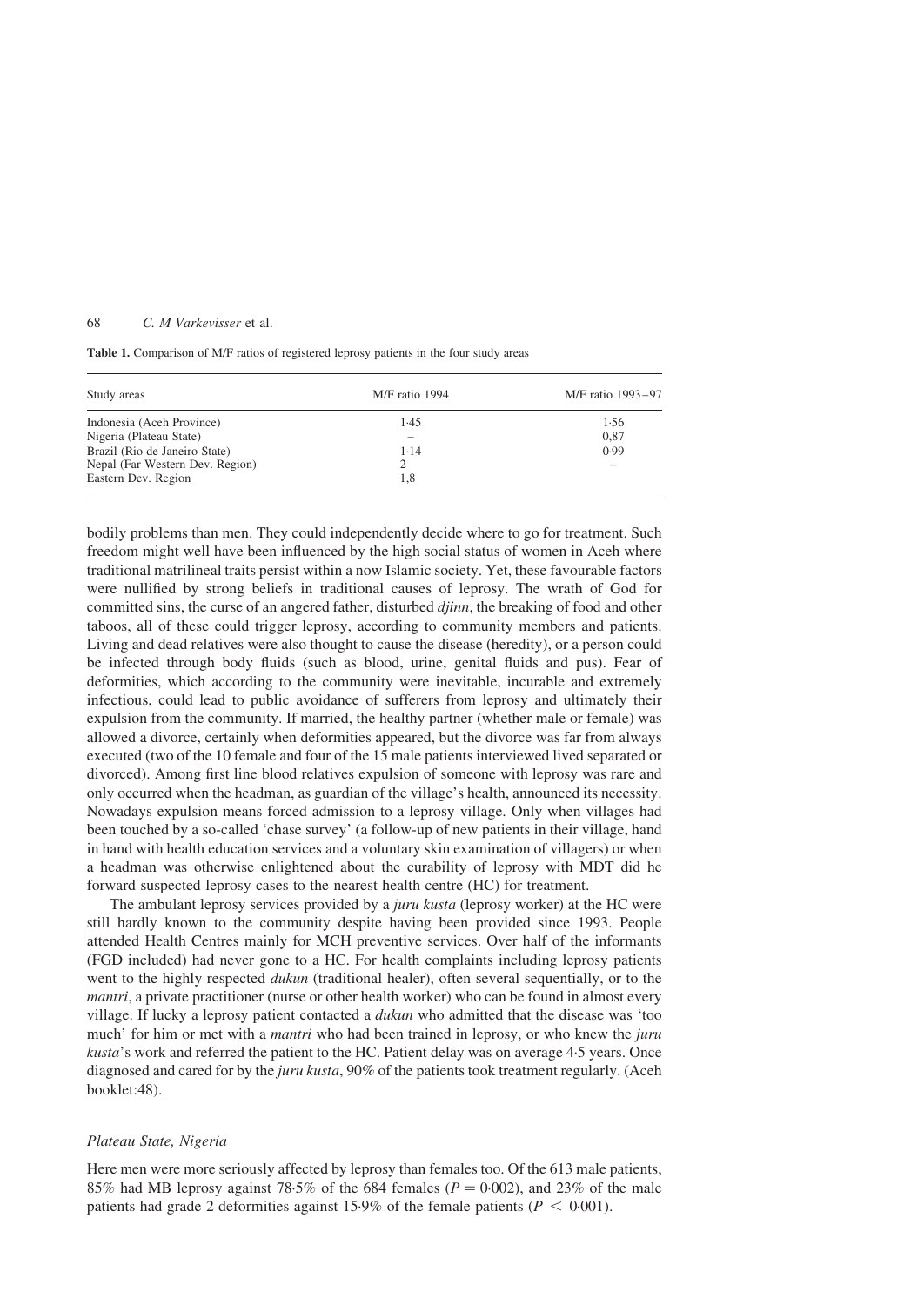With regard to socio-cultural and economic factors, the 37 female patients and discharged females interviewed as in Aceh had been aware more quickly than the 20 men of persistent, abnormal symptoms and were more inclined to ask for advice and take action. Over 40 years of ambulant services had made leprosy and its treatment widely known. Patient delay was only 1·5 years, slightly more for men than women. Men often travelled further than women for treatment in search of high quality and to ensure secrecy (e.g. they went without referral to the Mangu (former leprosy) hospital as a first visit, or to private doctors). Of the 236 patients from Plateau State registered in Mangu between l994 and 1998 50·4% were men. Those not needing special care were referred to peripheral clinics. Nevertheless, two thirds of the patients registered in the peripheral clinics of Plateau State were women. (Plateau State booklet: 64–65).

People considered the disease curable until deformities appeared. Deformities and ulcers were considered highly infectious. In addition to infection, patients and community members mentioned heredity, witchcraft and breaking of taboos as possible causes of leprosy. Surprisingly few patients had visited traditional healers, though for other diseases they often sought traditional treatment first.

Stigma was mainly concentrated on destitute patients with visible deformities. For most patients fear of the stigma attached to leprosy served as an encouragement to seek treatment quickly before deformities could develop. Most discharged deformed cases tried hard, sometimes with success, to re-register to diminish community fear. Expulsion from the community is rare nowadays; only three older patients reported gradual isolation when deformities had developed. Spouses usually remained loyal to new patients, though tradition allows divorce for male as well as female healthy partners. However, men often discontinued sexual intercourse with their sick partners for the first few months after diagnosis till symptoms started to subside; women enjoyed less freedom to do so. Blood relatives tolerated leprosy even more than spouses. One third of the 57 interviewed patients and RFTs had experienced leprosy in their family, which may have contributed to the tolerance. In 1990, leprosy services were integrated into the general health system. Yet in 1999 only one out of four PHC clinics staff could treat leprosy, and these integrated leprosy clinics had two or three patients. The scarcity of clinics, roads and transport were major problems for staff and patients. Often the leprosy supervisor, who should visit leprosy clinics once a month, not only diagnosed and counselled new patients, but also treated them instead of the PHC worker. Incomplete integration hampers both case finding and case holding which oscillated between 35–70%. Counselling of patients also suffered from the diffuse patient-healer relationship. Most patients were unsure about biomedical causes and transmission of the disease.

# Rio de Janeiro State, Brazil

Male leprosy patients were more seriously affected than females. Of the 497 leprosy patients registered in 1994, 69·3% of the (264) men had MB leprosy against 57·9% of the (253) women ( $P \le 0.01$ ); 14% of the males had visible grade 2 deformities, whereas only 7.9% of the female patients were visibly deformed ( $P = 0.04$ ).

As in Aceh and in Plateau State, women in RJ (18 patients and 10 RFTs) were more alert than men (17 patients and 9 RFTs) in noticing bodily problems. Women sought professional help within a year (11.8 months). Private and government doctors who had had no training in leprosy, including dermatologists, often failed to recognise leprosy so that it took women another 5·4 months (average) to be diagnosed with leprosy. Men took longer than women to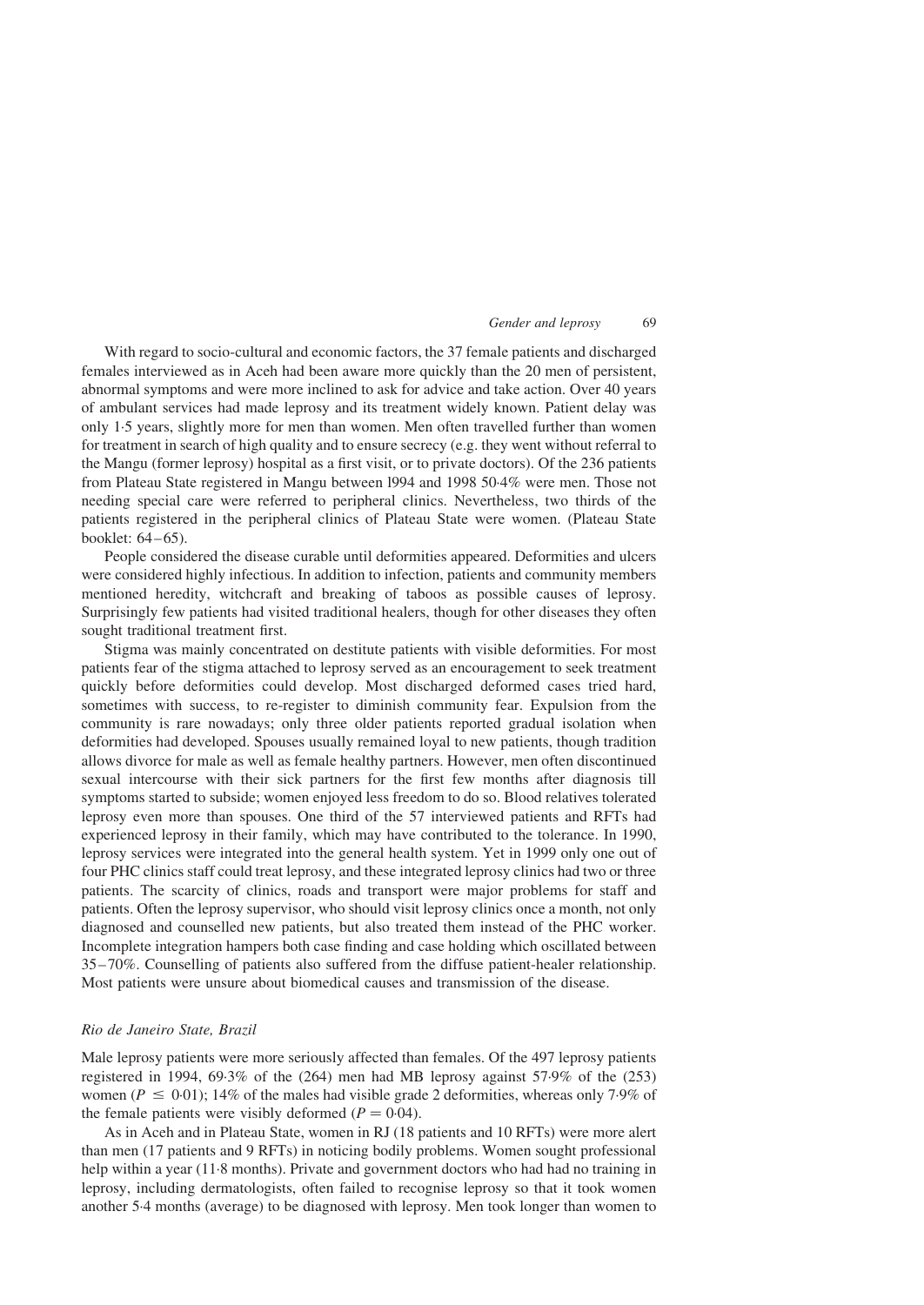seek professional help (14 months) but then had a shorter doctor's delay (2·1 months) perhaps because their symptoms were more explicit. Most patients, without deformities and living in urban surroundings, believed they went unnoticed. Relatively few had experienced stigma, though stigma had been prevalent in the past and was still feared at present. Only 16% of the 54 patients and ex-patients interviewed, most with visible signs, had experienced avoidance of some sort, women more often and more severely than men. About one quarter of the married women reported abandonment or divorce compared with 10% of men. The same women found that some close relatives also avoided them, in contrast to only 4% of the men who experienced such behaviour. Twenty percent of the women and 12% of the men had experienced gossip and avoidance from their workplace or living environment. Obligatory replacement of the term *lepra* (still widely used by the population) by the less familiar term Hansenias has probably had less effect on stigma than the abolition of the leprosaria and a decrease in the number of patients with deformities.

From 1963, ambulatory vertical leprosy services replaced in-patient treatment in Rio de Janeiro State, with one treatment point per municipality. In the '90s these services were gradually integrated into the general health system, which increased their accessibility. In the four municipalities included in our research (comprising 80% of the State's population) the number of leprosy clinics increased from 9 in 1997 to 22 in 1999. Female case registration in RJ State also increased. Only 59·3% of the males and 49·6% of the females of the 1994 cohort had taken treatment regularly in 1998. These low figures may be attributed to the then long duration of treatment, to the large home to clinic distance that patients had to travel before 1996 and to defective health education. The obligatory use of the term Hanseniasis in the leprosy services also appears to confuse patients.

#### Nepal

In the Eastern Development Region, the 243 male leprosy patients had higher levels of MB leprosy than the 145 women (48.6 against 35.2%,  $P < 0.05$ ) and had more grade 2 deformities (13.6 against 6.2%,  $P < 0.01$ ). However, in the Far Western Development Region of Nepal, males (148) and females (88) had comparable rates of MB leprosy (59·5 and 56·8%, respectively) and over 10% of both men and women had grade 2 deformities, rising to 13% for both sexes. Delays in reporting for treatment were very high in the inaccessible hill and mountain areas on which we focussed our qualitative research: on average10·5 years for men and 12·3 years for women. In the Far Western Development Region the overall delay was 5·3 years for males and 6·7 years for females; in the Eastern Development Region 2·5 and 4·4 years.

An important socio-cultural factor helping to explain women's relative inertia appears to be their low social status. Low literacy or none at all, a young marriage age, a heavy workload, poor knowledge and awareness of clinical signs of leprosy and its treatment, dependence on the permission of the mother-in-law or husband to leave the homestead, the need for escort and money for transport and sometimes treatment, all these factors impeded women from reporting early for treatment. Moreover the hills and mountains of the Far West lack roads suitable for motor vehicles so that in large areas there is no public transport. A strong tradition fosters traditional beliefs in supernatural causes of leprosy (wrath of one god or another, witchcraft) which initially made women in particular visit a *shaman* or priest (see also Maskarinec).<sup>[6](#page-10-0)</sup> These authorities were much more accessible, culturally as well as physically, than the still scarce public health services. Perceptions of leprosy as an inherited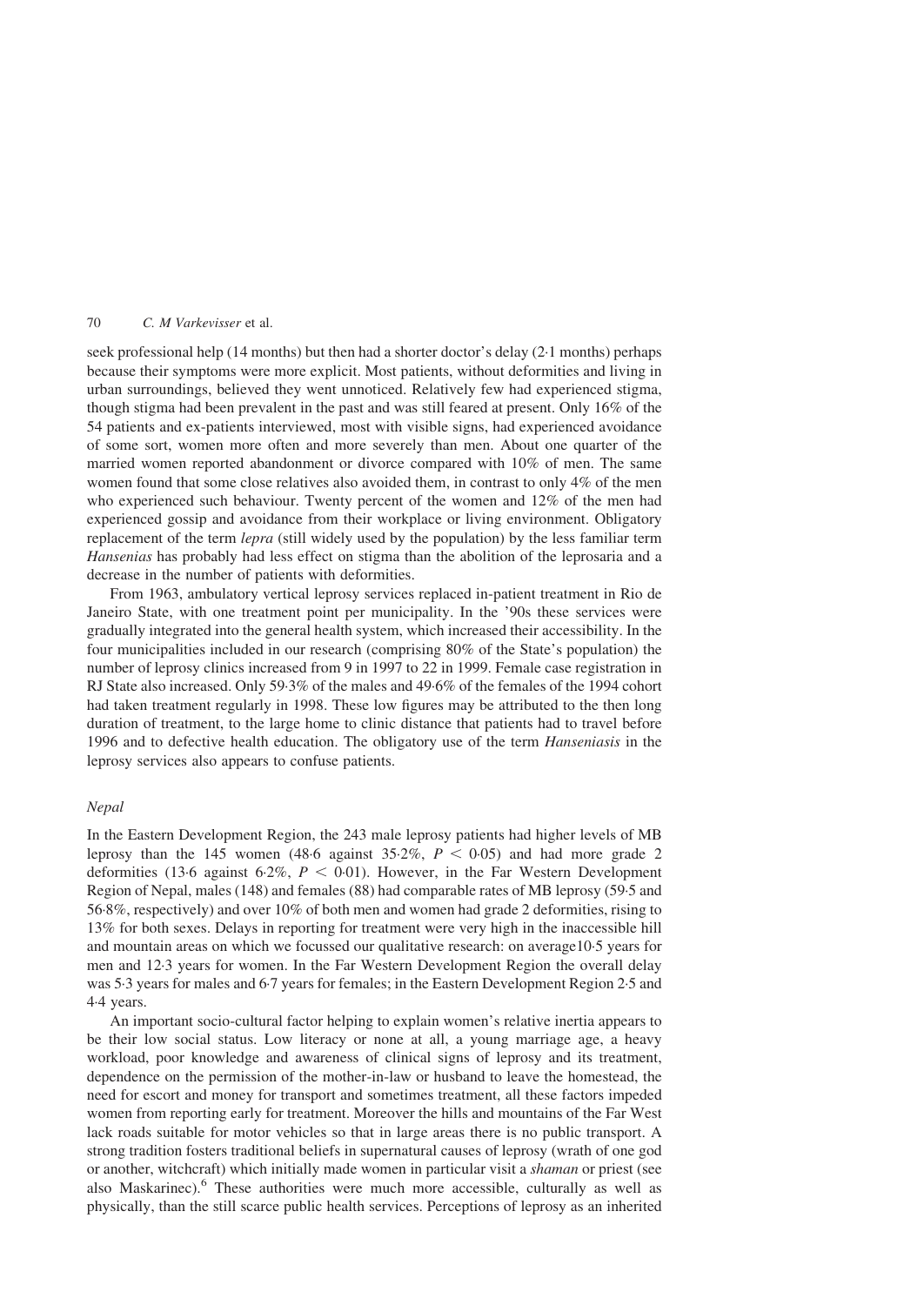or contacted disease were widespread as well. People perceived leprosy as an incurable, deforming and deathly condition and therefore avoided patients. Women suffered most from stigma, but also deformed men had, in the recent past, been chased to the outskirts of the village where they were neglected till they died.

In the Eastern Development Region leprosy was concentrated in the much flatter Terai (valley) zone; public awareness of leprosy was greater with a longer history of leprosy services, greater literacy and the fading of traditional beliefs. Stigma decreased accordingly. Fear of stigma was greater than the stigma actually experienced. Of 16 women who married into families with no history of leprosy only one was abandoned by her husband and four had troubles with in-laws, husband or co-wife. Eleven young husbands preferred to keep the disease and the treatment of their wife (all without visible deformities) hidden from their parents in order to save their marriage.

Leprosy treatment has been provided to out-patients in Nepal since the 1950s. Only in the '80s (Eastern Development Region) and late '90s (hills and mountain zones of the Far Western Development Region) did the services decentralise to health post and sub-health post level, which greatly improves their accessibility. In the rough landscape of the Far West, women, homebound by their many domestic duties, benefit most from the increase in case finding and case holding that were facilitated by massive training of the general staff. Nevertheless, the rudimentary condition of most health facilities, the dominance of male staff (if at all available) and the scarcity of health education by local staff formed major bottlenecks for women to attend the leprosy services. However inspecting the treatment cards revealed that 69·6% of the 103 males and 68·2% of the 60 females in the FWDR completed treatment, against 58·4% of the 142 males and 56·6% of the 82 registered females in the EDR.

# **Discussion**

The higher M/F ratios of registered patients found in Indonesia and Nepal compared to those in Nigeria and Brazil do not seem to be explained by biological factors. In all four settings male registered patients had higher rates of MB leprosy and grade 2 deformities than females. This has been found previously by Fine<sup>[7](#page-10-0)</sup>; Noordeen<sup>[8](#page-10-0)</sup>; Pönnighaus et al.<sup>[9](#page-10-0)</sup>; Schroeder<sup>[10](#page-10-0)</sup> and Richardus et  $al$ <sup>[11](#page-10-0)</sup> Only in the FWDR of Nepal were these gender-related differences absent. Apparently we had identified in the Far West a group of seriously deformed women who in 1998/99 had hardly been touched by leprosy control services.

The M/F ratios of registered patients do not remain constant over time. In RJ State where we analysed the annual leprosy control reports from 1981 to 1999, changes were seen around 1996. Before 1996, slightly more men then women reported for leprosy treatment (M/F ratio 1981–1996: 1·06), whereas in the period from 1996–1999 significantly more women than men reported: M/F ratio 0.95 ( $P < 0.001$ ,  $X2 = 28.11$ ). Then the leprosy services were integrated into the general health services and decentralised. This implies increased accessibility, which seems to benefit women most (see also Morrison).<sup>[12](#page-10-0)</sup> In Nepal, a similar trend could be observed in the Western Development Region as the leprosy services expanded. Pearson<sup>[13](#page-10-0)</sup> in 1982 found a M/F ratio of 3 whereas Theuvenet<sup>[14](#page-10-0)</sup> in 1994 found a ratio of 1·6. In the FWDR of Nepal the M/F ratio of all reported leprosy cases decreased from 2·6 to 2 between 1985–1986 and 1993–1994.

The low social status of some patients seems an important factor in the late reporting of women for leprosy treatment in Nepal (Compare what Zodpey et al.<sup>[15](#page-10-0)</sup>; Vlasoff et al.<sup>[16](#page-10-0)</sup> and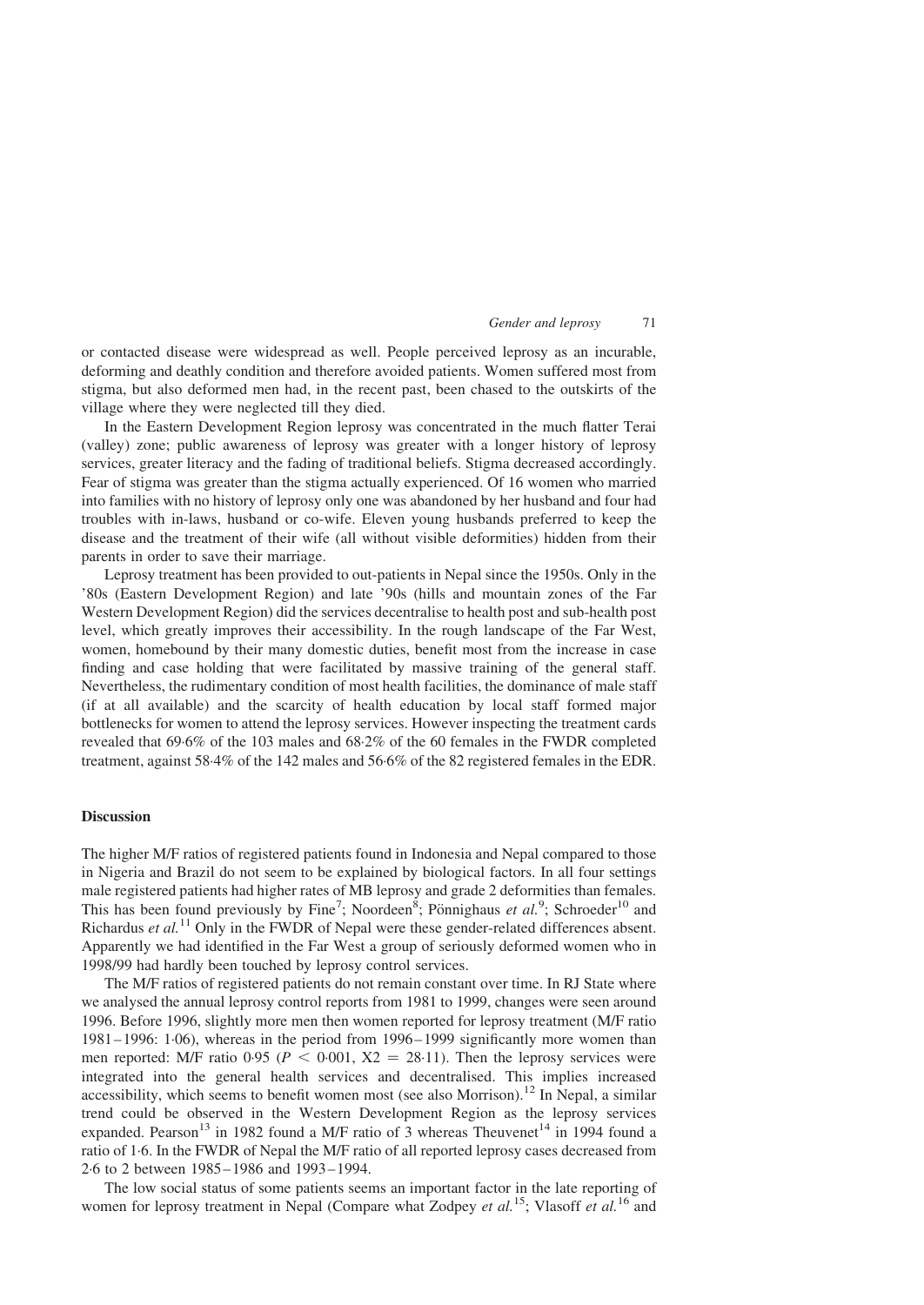Rao et al.<sup>[17](#page-10-0)</sup> stated for India). However, Aceh and Nepal were very different with respect to the social status of women, though in both study areas two thirds or more of the registered cases were males and the average delays about 5 years (in E Nepal slightly less, in the Far West more). In Aceh, the adult literacy rate was high for both sexes (90%–80%) respectively).[18](#page-10-0) Both patients and community members stated that females could take the decision to go for treatment independently, as did males. In Nepal this was unthinkable, especially for newly wed women. At marriage a young woman (15–18) would join her husband and be dependent on her in-laws or husband for any decision. The educational level between men and women differed greatly, particularly in the Far Western Region (7% of the women having at most 4 years of education against  $60\%$  of the men).<sup>[18](#page-10-0)</sup> In the Far West, women's awareness and knowledge of symptoms of leprosy were the lowest of all the patients interviewed. Yet in Nepal the low position of women seemed for only a few (4/27 or 15% in our sample) to be a real hindrance to go for treatment. (Compare Heynders).[19](#page-10-0)

Patients in Nepal and Aceh shared a strong belief in traditional causes of leprosy which compelled them to visit traditional healers, often a number in succession, before going for biomedical care. In the isolated mountainous Achham (Far West Nepal), all patients we interviewed, particularly the women, had visited a dhami first. Men were more knowledgeable and mobile and able to shift to biomedical care. In RJ State and Plateau State where average delays of only 1·5 years were found, patients who had leprosy in the family even reported for leprosy treatment within 1 year from noticing the first symptoms.

Such promptness cannot be attributed to weakness of the traditional health system. In Plateau State, traditional medicine men are frequently visited by men and women for herbs and supernatural treatment for afflictions other than leprosy. Yet, over 40 years of ambulant leprosy services had convinced most people that biomedical treatment for leprosy was superior and could cure the disease, at least when deformities had not yet appeared. Patients in Rio de Janeiro State were also convinced of the superiority of biomedical drugs over natural remedies as were the younger and more educated patients, even in Nepal.

Men are more mobile than women, especially in rural areas. Women have their child care, domestic and economic duties that tie them to their homes. In all four research areas men were both more mobile and financially better off than women. This did not necessarily mean that men got better care. Indeed, in Plateau State we found that some men had made considerable detours, visiting famous traditional healers and leprosy referral centres or private doctors on their own initiative. Such treatment either delayed them or was unnecessary costly.

In Nepal we occasionally observed similar male behaviour. Not only were men in search for what they conceived as high quality care but also for secrecy, which seemed better guaranteed if they sought care far from their community.[20](#page-10-0)

In all four countries within patients' basic social groups (the family of origin; the family of procreation, and the community, school or working environment) varying degrees of stigma existed, which is in leprosy literature generally regarded as a delaying factor in seeking treatment. Stigma seems to depend on three pillars: the belief in strong infectiousness of the disease, $21$  the belief that leprosy is incurable; and the repulsiveness of disabling deformities and reactions. All the social groups had the power to isolate and expulse patients, but did so in different degrees. The community seemed the most threatening because in all research areas village authorities could, when unmistakable and irreversible signs of leprosy appeared, request patients to move to the edge or altogether leave the village.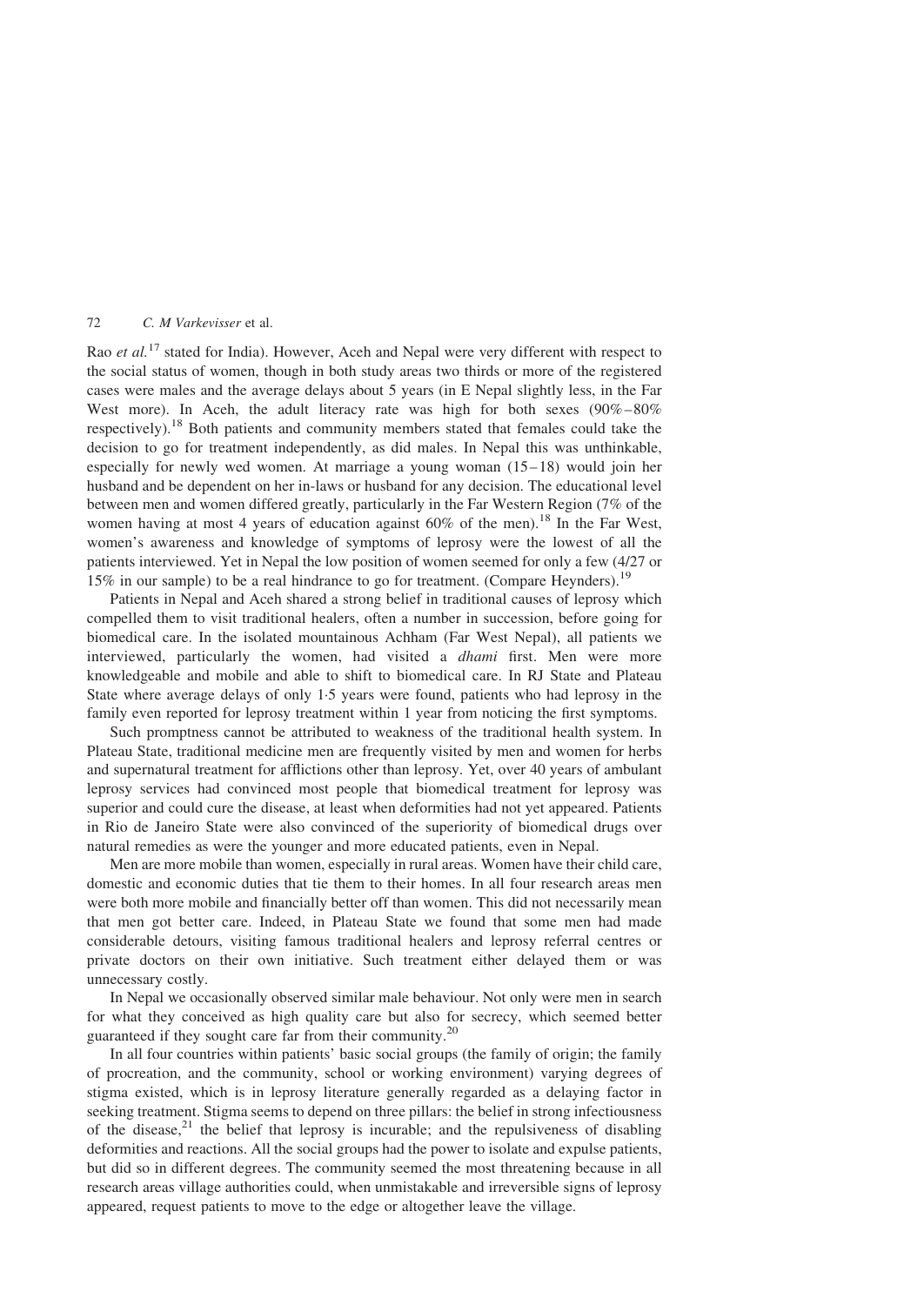Men were most afraid of losing their economic and social status in the community. Deformed beggars in public places served as horrifying examples of where the disease could ultimately lead. For women the biggest fear concerned the domestic group: their spouse and in-laws. In Nepali FGDs, men and women alike often called mothers-in-law the worst enemies of female patients. At marriage, girls had entered a foreign and sometimes inimical environment where they were judged on their ability to work and produce healthy children. Men in Nepal, who remained in their own family, called woman's virilocality the principal reason why stigma was applied to female patients more severely than males. Still, among young people the stigma seems to diminish in Nepal but also in the other study areas. Participants in FGDs revealed that nowadays, with modern treatment available, most people would (and even should according to their Christian or Muslim religion) wait until deformities appeared before they left their spouse. Even despite deformities we found many spouses would remain loyal, though women more often than men. Divorce occurred in all four countries, the exception being as long as sick spouses could still perform economic/domestic duties, their health improved and the relationship between the spouses was good. Interruption of sexual contact was more common, initiated more frequently if the healthy spouse was a man than a woman.

Without exception, first line blood relatives were the most loyal even when deformities appeared. In particular the bond between parents and children was strong.

Did the fear of stigma then result in delay? At the onset of the disease, when symptoms were not yet clear, suppression of awareness occurred in men more often than in women. Yet Helman<sup>[22](#page-11-0)</sup> observed such gender difference in awareness of disease in many cultures and diseases. The younger generation of leprosy patients who were familiar with the services thought fear of stigma would rather make patients hurry for treatment than delay. Such swiftness presupposes the existence of accessible leprosy services of good quality. Service factors appeared to override all others in explaining patients' health seeking behaviour.

Leprosy services have undergone major changes in the past 20 years with the introduction of Multi Drug Therapy (MDT), which has changed leprosy into a disease that is curable within a limited period. By integration of leprosy services into the general health system the accessibility of these services increased, much to the benefit of rather immobile female, but also of male patients. This process was occurring in all four research areas, though in the FWDR, Nepal integration only started around the year 2000. In Plateau State, general health staff had only been trained to recognise and treat leprosy in a quarter of the clinics. This reveals a dilemma of cost efficiency: due to the shorter duration of treatment and cleaning of the registers, the average number of patients has been heavily reduced. Training of general staff is indeed an expensive but crucial factor in leprosy control. In none of the four research areas had staff received training in leprosy and leprosy control during their general training. In RJ State our study most clearly illustrated the need for such training: the 35 patients interviewed had in total seen 12 health practitioners at different public health facilities (including dermatologists) before they were finally diagnosed as having leprosy. For women, the doctor's delay almost equalled their personal delay!

Staff-patient relationships of the opposite sex are another potential problem in the diagnosis of leprosy patients. In Aceh, Nigeria and Nepal male staff were in the majority; females were overrepresented in RJ State. Both encountered difficulties in approaching and thoroughly investigating patients of the opposite sex. They often transferred these suspected cases to referral centres. Privacy during diagnosis was another issue. The present integration of leprosy services into general health structures facilitated privacy, except in Far Western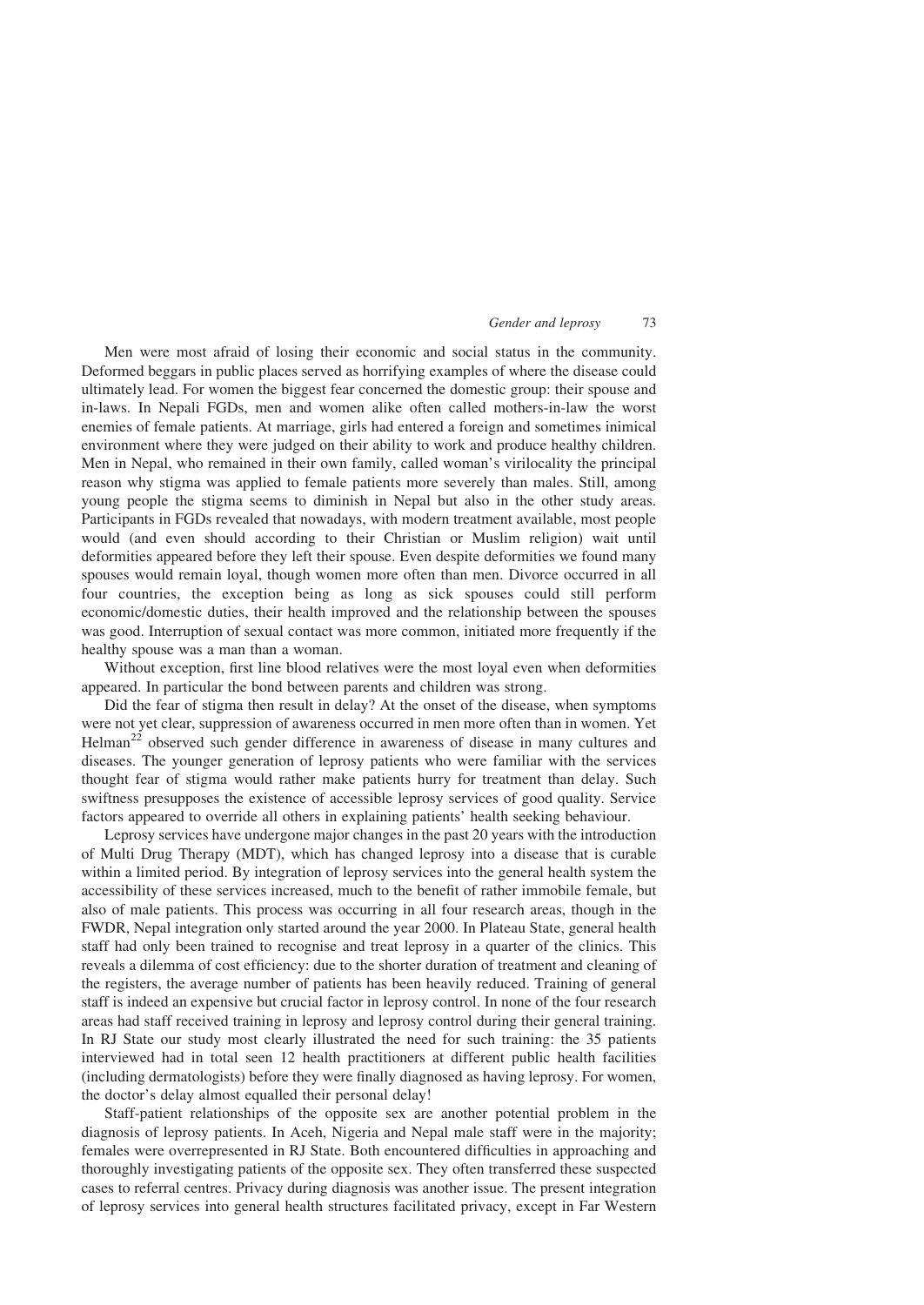Nepal, where health facilities were so small that several activities had to take place in one room. This made female patients reluctant to undress.

Patients defined good quality services as having a quick and noticeable effect: symptoms should disappear, or at least dwindle. Kindness and politeness of staff were also desired. Patients were satisfied with their treatment overall but many resented their discharge: they did not consider themselves cured while signs such as deformities were still visible. Notwithstanding the declaration of the doctor, or a certificate of cure, half of the patients in Nigeria, Indonesia or Brazil and three quarters of the Nepali patients resented their discharge fearing the return of the disease.

Another aspect of the services that patients in all research areas judged insufficient was the quality of patient counselling and education of the community. They got some information on treatment and curability, but too little or nothing about symptoms, causes and infectiousness. Their spouses and relatives, who in most cases were still more afraid of the disease than the patients themselves, were seldom informed. But most important of all, the community – the patients' biggest enemy – remained unenlightened! To combat stigma, services should attack the three pillars on which stigma is based: fear of infectiousness, incurability and deformity and explain in the community's terms how treatment helps to overcome them. Staff rarely explained that most patients on treatment were non-infectious. Curability needs to be explained in more detail. Prevention of deformities by early treatment already seems to be well understood.

In Aceh and Plateau State we used non-deformed, young and eloquent ex-patients to explain to the community that leprosy can be cured. In all research areas the majority of patients were willing to assist new patients and some brave ones volunteered to enlighten the community, if supported by health staff. To quote Jopling: 'Can we really afford to neglect such a reservoir of potential allies in the fight against leprosy?'

# MAJOR RECOMMENDATIONS

To Medical Faculties: Include essentials of leprosy and its treatment in the module on Communicable Diseases in countries where leprosy still is, or recently was, a public health problem.

To policy makers and managers of leprosy control services: Keep or reintroduce the entry 'sex' on the patient cards and in the national statistics, in order to be able to assess the consequences of changes in policy on male and female patients.

Start or continue with integration of leprosy services in the public health system, accompanied by training in leprosy and clear job descriptions of staff and supervisors, to ensure adequate coverage of the leprosy services.

Pay more attention to the social aspects of leprosy and use participatory teaching methods, e.g. role plays and focus group discussions during in-service staff training

- . to enhance staff skills in the diagnosis of leprosy in sensitive staff-patient relationships (opposite gender; differences in status).
- . to enhance staff's skills to remove unnecessary community/patient fears involved in the belief in traditional causes, and to explain clearly the working of MDT on infectiousness, reactions and cure.
- . to enhance staff's alertness to questions and problems of patients, in particular of (silent) women and strengthen staff's skills for taking adequate action in case of stigma.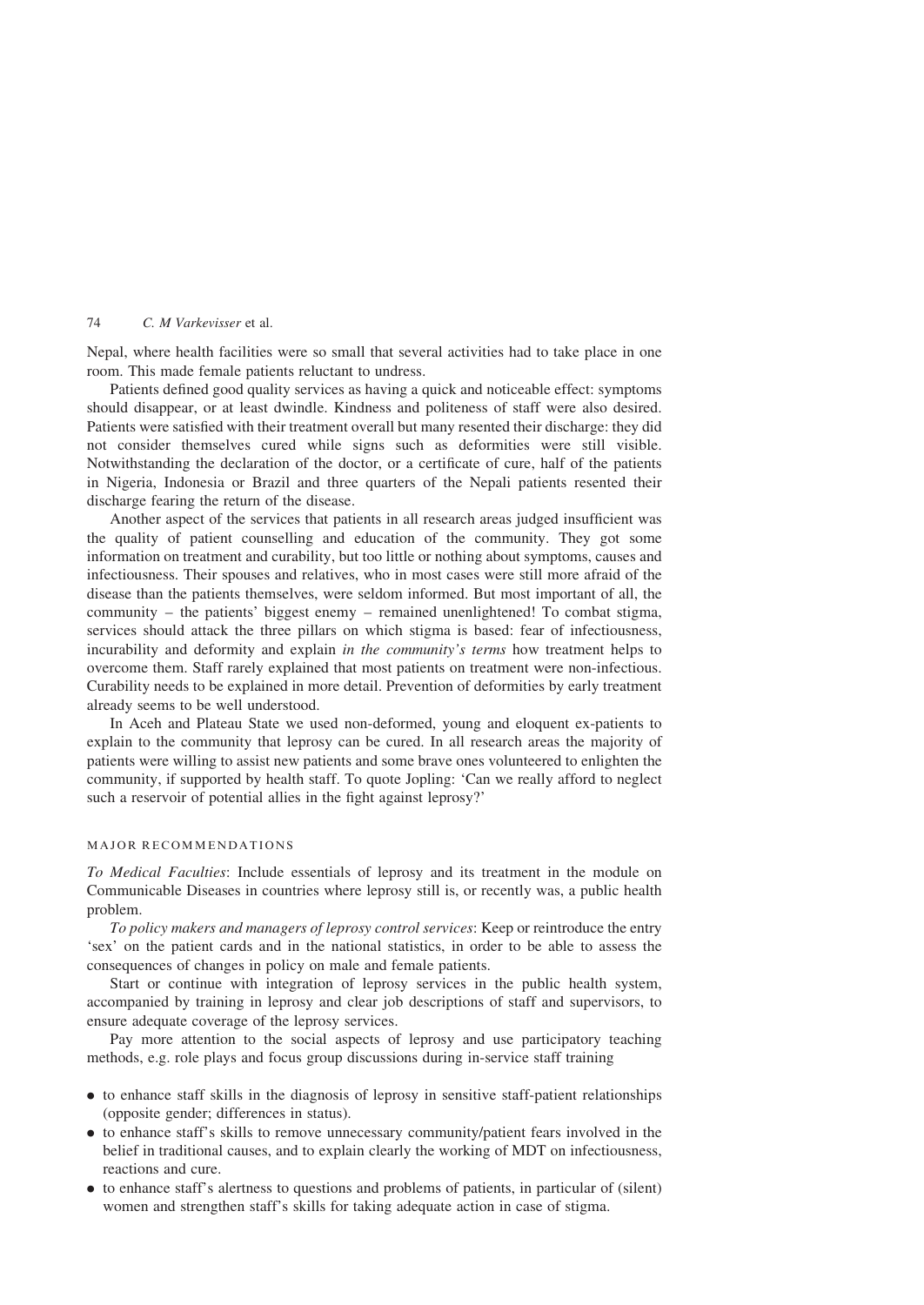<span id="page-10-0"></span>Make full use of patients and ex-patients of both sexes who are willing to participate in case finding and case holding activities, in particular in health education (see Nepal booklet:118 for further suggestions).

When and wherever possible, inform community leaders, teachers, women's groups about leprosy and leprosy control.

# Acknowledgements

We would like to thank all who contributed to this study: the Netherlands Leprosy Relief, which initiated and funded it; the support group of the KIT and the Free University; the staff in the field who helped us update the registration system and supported us in finding the patients and organising the FGDs; all who helped us with the computer analysis, and finally the patients, staff and community leaders/members who participated in the study and shared their valuable experiences with us.

# References

- <sup>1</sup> Alubo O, Patrobas P, Varkevisser CM, Lever P. Gender, leprosy and leprosy control: a case study in Plateau
- State, Nigeria. Royal Tropical Institute, KIT Publishers/NLR, Amsterdam, 2003.<br>
<sup>2</sup> Burathoki K, Varkevisser CM, Lever P et al. Gender, leprosy and leprosy control: a case study in Far West and<br> *Eastern Nepal*. Royal Trop
- Eastern Nepal. Royal Tropical Institute, KIT Publishers/NLR, Amsterdam, 2002.<br>Indonesia. Royal Tropical Institute, KIT Publishers/NLR, Amsterdam, 2002.
- <sup>4</sup> Moreira TAM, Varkevisser CM. Gender, leprosy and leprosy control: a case study in Rio de State, Brazil. Royal<br>Tropical Institute, KIT Publishers/NLR, Amsterdam, 2002.
- 
- Forman E. Stigma: not a base the management of spoiled identity, 2nd edn. Penguin Group, London, 1990.<br>
Maskarinec GG. The rulings of the night: an ethnography of Nepalese shaman oral texts. The University of<br>
Wisconsin Pr
- 
- <sup>7</sup> Fine PEM. Leprosy: the epidemiology of a slow bacterium. *Epidemiological Reviews*, 1982; **4**: 161–188.<br><sup>8</sup> Noordeen SK. The epidemiology of leprosy. In: Hastings RC (ed). *Leprosy*. Churchill Livingstone, Edinburgh, 1985. **9 Pönnighaus JM, Fine PEM, Sterne JAC, Bliss L, Wilson RJ, Malema SS, Kileta S. Incidence rates of leprosy in**
- Karonga District, Northern Malawi: patterns by age, sex, BCG status and classification. In J Lepr, 1993; 62:
- 10–23.<br>
<sup>10</sup> Schroeder PAM. The occurrence of reactions and impairments in leprosy: experience in the Leprosy Control<br>
Programme of three provinces in Northeastern Thailand, 1978–1995. *Int. Jrnl of Leprosy*, 1998; **66**:
- Richardus JH, Meima A, Croft RP, Habbema JD. Case detection, gender and disability in leprosy in Bangladesh: a trend analysis. Lepr Rev, 1999; 70: 160–173.
- 
- <sup>12</sup> Morrison A. A woman with leprosy is in double jeopardy. *Lep Rev*, 2000; 71: 128–143.<br><sup>13</sup> Pearson M. Social Factors and Leprosy in Lumjung, West Central Nepal: implications for disease control. *Ecology* of Disease,
- of Disease, 1982; 1: 229–236.<br>
14 Theuvenet WJ, Soares D, Baral JP, Theuvenet-Schutte AR, Palla JP, Jesudasan K, Nakami J, Bista RB, Jayakumar<br>
14 Theuvenet WJ, Soares D, Baral JP, Theuvenet-Schutte AR, Palla JP, Jesudasan
- <sup>15</sup> Zodpey SP, Tiwari RR, Salodkar AD. Gender differentials in the social and family life of leprosy patients. Lepr  $Rev$ , 2000; 71: 505–510.
- to Wlassoff C, Khot S, Rao S. Double jeopardy: women and leprosy in India. World Health Stat Q, 1966; 49:<br>120–126.
- <sup>17</sup> Rao S, Garole V, Walawalkar S, Khot S, Karandikar N. Gender differentials in the social impact of leprosy. Lep  $Rev$ , 1996; **67**: 190–199.
- 
- <sup>18</sup> UNICEF. The State of the World's Children Unicef, New York, 2000.<br><sup>19</sup> Heijnders ML. Understanding adherence in leprosy: experiencing and making sense of leprosy and its treatment in its social context. A qualitative study conducted in the eastern Terai region of Nepal. PhD thesis, South Bank<br>University, UK, 2002.
- <sup>20</sup> Pearson M. What does distance matter? Leprosy control in West Nepal. Soc Sc Med, 1988; **26**: 25–36.